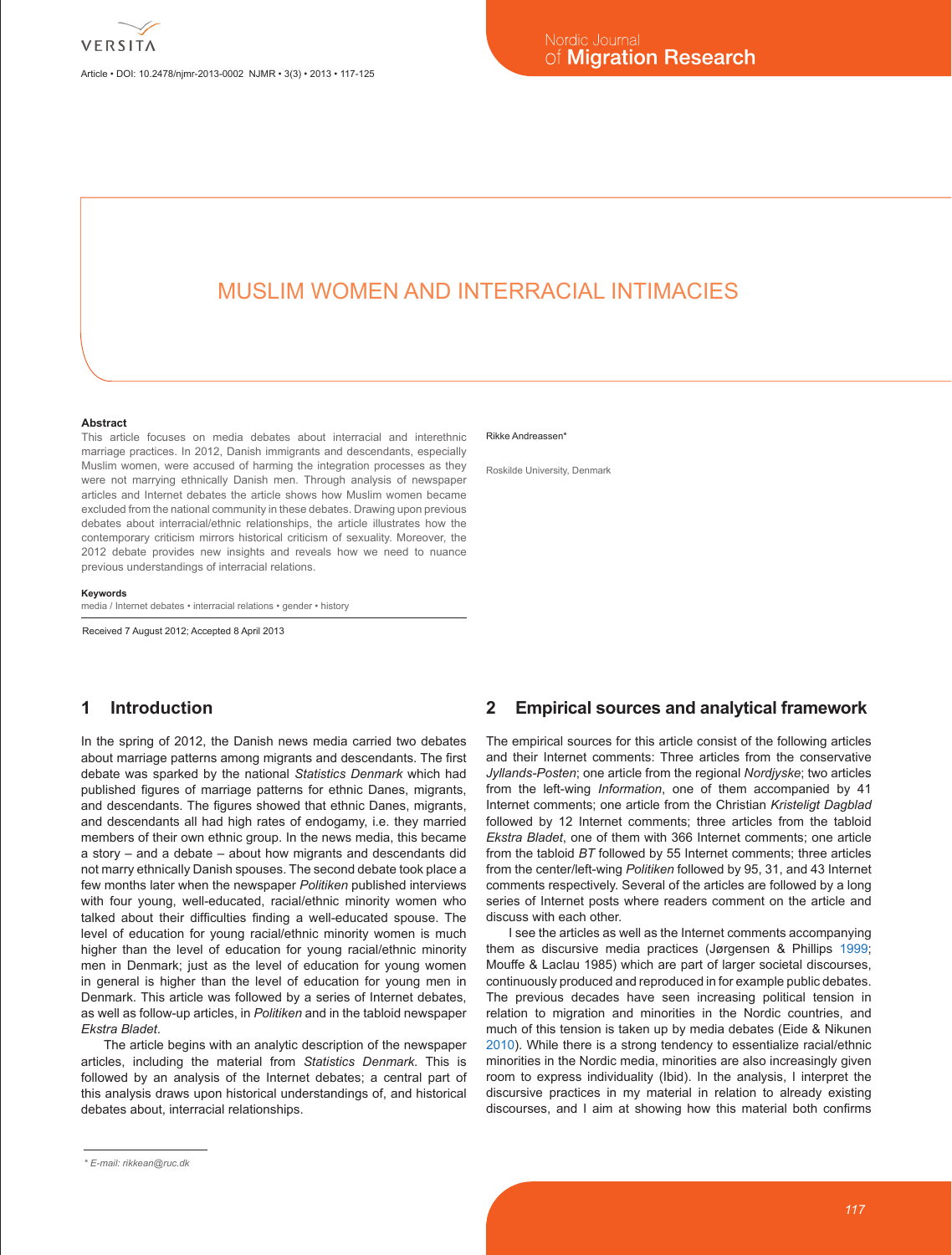

*Fig. 1 The Danish population is divided into the categories 'Dansk oprindelse' (Danish origin), 'Indvandrere, vestlige lande' (Migrants from western countries), 'Indvandrere, ikke-vestlige lande' (Migrants from non-western countries), 'Efterkommere, vestlige lande' (Descendants from western countries) and 'Efterkommere, ikke-vestlige lande' (Descendants from non-western countries). The blue column represents men and the green women.*

*Source: Efterkommere har sjældent dansk partner, 2011, NYT fra Danmarks Statistik, December 7.*

existing discourses as well as opens up to new discursive meanings. Where the newspaper articles are part of a well-established media discourse, the Internet comments can be interpreted as 'non-elite voices' (Horsti & Nikunen [2013:](#page-7-2) 9), allowing other perspectives to surface. The newspaper articles and the Internet comments constitute an intermediality, as different media genres interrelate in the debates. Rather than viewing the newspaper articles and Internet comments as separate, I therefore want to stress their interrelatedness (Horsti & Nikunen [2013](#page-7-2)). However, I specify when I cite from a newspaper and when I cite from an Internet comment. Due to ethical consideration (Ess & AoIR [2002\)](#page-7-3) I refer to the commentators anonymously; I have provided them with pseudonyms similar to their signed name.

Analytically, I am indebted to feminist theorists who have shown how women produce and reproduce the nation and the national community through discourse and constructions of belonging (Warring [1998;](#page-8-0) Yuval-Davis 1997; Helma, Phoenix & Yuval-Davis 1995), as well as theories of gender as a social construct (Butler [1990\)](#page-7-4). My way of performing the analysis has been to critically look at the articles and especially the many Internet comments while paying special attention to gender and intimacy. By looking at how gender, relations of intimacy, and sexuality are constructed, performed, and imagined, it is possible to grasp an important layer in the media debates about migration and minorities. Media debates concerning minorities often have a gendered edge (Andreassen [2007\)](#page-7-5), and national constructions can become visible by highlighting gender and sexuality. While I am inspired by these feminist insights, I am also looking for instances where my empirical material might challenge these theories. In addition, I draw upon post-colonial theory and apply Gayatri Spivak's influential text "Can the Subaltern speak?" ([1993\)](#page-8-1) to my analysis. Here Spivak shows how colonizers (white men) in their attempts to save colonized subjects (women of color) from their local culture and traditions have silenced the women as well as prevented them from acting autonomously. This colonial saving of supposedly oppressed women has functioned to justify other agendas, e.g. the colonization itself; for my contemporary Danish material, I examine how a similar salvation discourse might function to legitimize other agendas. Finally, I also draw upon Sara Ahmed's notion of politics of emotions in my analysis. (Ahmed [2004](#page-7-6)).

As backdrop to the analysis, I use examples from previous Danish debates about interracial relations and intimacies in order to illustrate how this 2012 debate builds upon a long tradition of debating interracial relationships as well as regulating women's sexualities. For this analysis, I include analysis of newspaper articles from the turn of the twentieth century as well as fiction literature from the 1970s and 1980s. While the historical data is analyzed with the same theoretical approach as the contemporary data, the historical sources primarily serve as a perspective and an illumination to the contemporary debates.

### **3 It is about 'them' not marrying 'us' – not about 'us' not marrying 'them'**

Potentially, the statistical material which sparked the first debate could be interpreted in various ways. As shown in the figure above, the so-called migrants and descendants from non-western countries marry ethnic Danes to a much lower degree than migrants and descendants from western countries and ethnic Danes.

These statistics could potentially lead to two kinds of stories: One about how almost all ethnic Danes marry other ethnic Danes, and another story about how migrants and descendants from nonwestern countries do not marry ethnic Danes. The first story was only briefly taken up by the media (*Ritzau* December 7, 2011; *Nordjyske* December 7, 2011; *Information* December 7, 2011), whereas the second story led to several articles and dominated the debate.

*Jyllands-Posten* carried two longer articles about how descendants tend to marry other descendants. One of the articles featured an interview with Jalal Sarwar and Shazia Perveen Dad, a married Danish couple of Pakistani origin, who tells their story which is full of love and romance. *Jyllands-Posten* portrays the couple as an 'ordinary' young Danish couple. It opens the article with the following sentence: "Jalal Sarwar and Shazia Pervenne Dad are both of Pakistani origin, both children of immigrants, and married to each other. How do you think they met? In the mosque? During a visit to Islamabad? Or was it a meeting arranged by their parents? Wrong – wrong – wrong. It was in a hip bar with a dirty name: Supergeil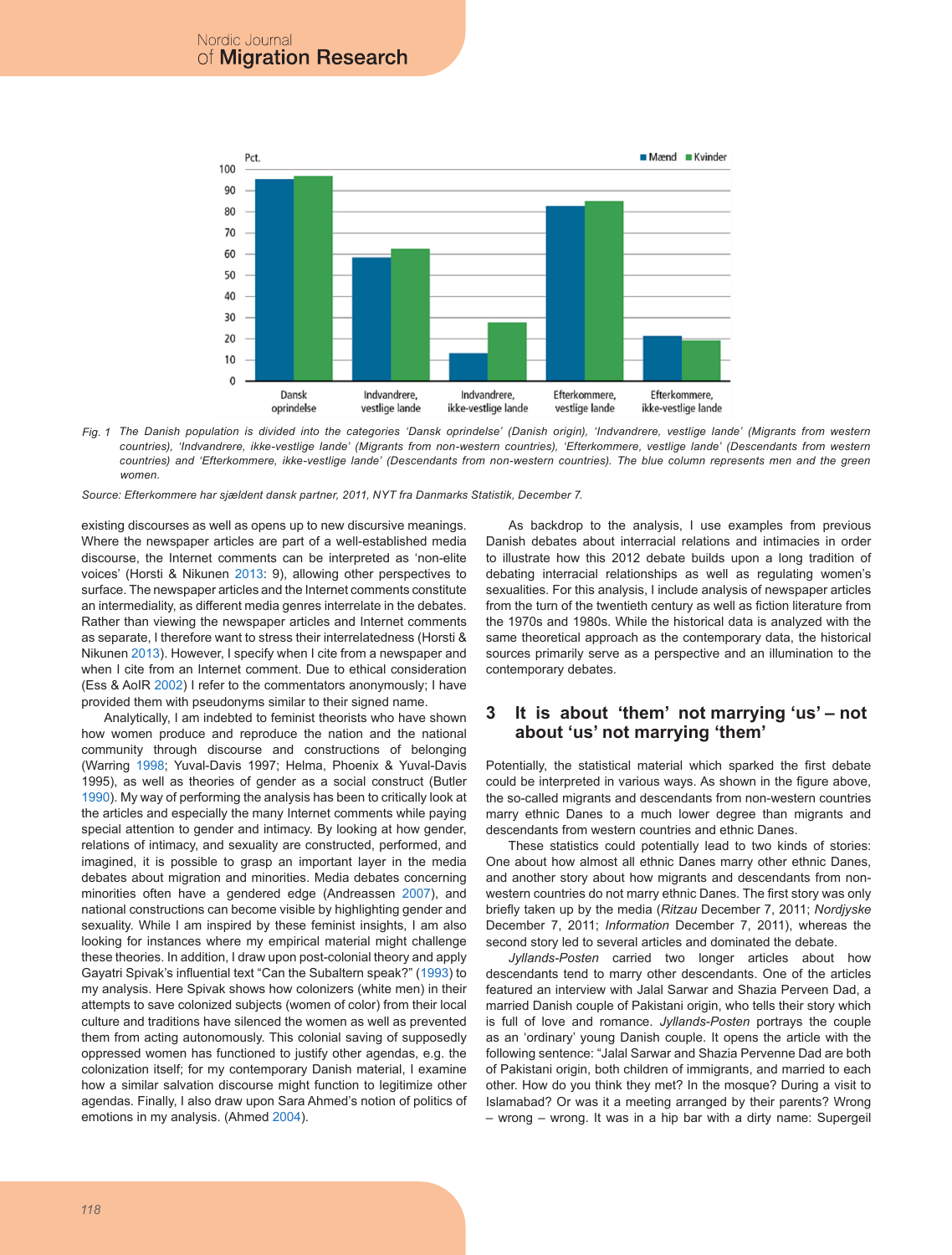in Nørrebro in Copenhagen" (Broberg [2012a\)](#page-8-2). Here *Jyllands-Posten* deliberately plays upon their readers' potential prejudice against immigrants and descendants, and shows how young descendants behave as most young people do. *Jyllands-Posten* is known as a right-wing newspaper and became infamous for publishing cartoons of the Prophet Muhammad in 2005. But despite this, research has also shown that *Jyllands-Posten* is a newspaper which at times gives voice to marginalized people who rarely get heard in the media (Andreassen [2005:](#page-7-7) 198 f.). In this instance, *Jyllands-Posten* gave voice to Jalal Sarwar and Shazia Pervenne Dad, and it was their version of their marriage which was published.

Another *Jyllands-Posten* article carried interviews with (ethnically Danish) experts and (ethnically Danish) politicians. Here a member of the Danish People's Party (*Dansk Folkeparti*), Martin Henriksen, argues that a marriage pattern featuring descendants marrying descendants is a sign of a "parallel society", which must be fought. He argues: "We must work towards limiting the immigration from Muslim countries completely" (Broberg [2012b](#page-8-3)). To which the Social Democrat Minister of Integration, Karen Hækkerup, comments: "To restrict a certain kind of immigration or to make quotas for who can marry whom will not happen" (Ibid). Instead the minister will make restrictions as regards "Sharia marriages" (Ibid). Both politicians use the situation of marriage patterns as a platform to speak about other issues. Henriksen argues for restrictions on immigration, despite the fact that he is asked to comment on the marriage patterns of descendants born within Denmark, i.e. not immigrants, and Hækkerup introduces the issues of 'Sharia marriage' even though she was asked about 'original' marriages. By naming her rejection of Sharia, she appears as 'tough on multiculturalism'. The two politicians illustrate how the signs of 'Muslim' and 'descendant' carry with them associations of 'parallel societies', 'mass immigration', and female oppressive structures, here exemplified by Sharia law (Ahmed [2004:](#page-7-6) 45).

*Jyllands-Posten*'s focus on descendants' marriage patterns gave rise to a series of articles (followed by Internet debates) in other news media; articles which – unlike *Jyllands-Posten* – did not give voice to immigrants or descendants. The majority of articles referred to the statistics from *Statistics Denmark* and copied *Jyllands-Posten*'s statements from the politicians cited above, hence making the question of marriage appear as an issue regarding immigration and Sharia law (*Ekstra Bladet* 2012a; *Information* 2012; *Kristeligt Dagblad* 2012). Conclusively, data from *Statistics Denmark*, which potentially could have led to a number of different stories, primarily became a story about descendants marrying each other; a marriage pattern which was criticized and followed by political demand for stricter immigration laws and the clamping down on potential Sharia laws.

Similarly was the case with the second debate in *Politiken*. Here it could have been possible to debate various issues, but the debate focused on one aspect, namely a group of Muslim women's presumed lack of wish to marry ethnically Danish men. The debate began with an interview with four young, well-educated, racial/ethnic minority women, who talked about their difficulties finding a partner with a high level of education. The women did not say that they only wanted a Muslim or ethnic minority partner, but this became the focus of the following debate. The first comment on the Internet debate following the article in which the four women were interviewed illustrates how readers interpreted the women's difficulties as a question of religion and ethnicity. Here reader Tom Hansen writes: "One could also ask why these young girls are so concerned that their intended groom must be a Muslim?" (*Politiken*, April 21, 2012).

#### **4 Failure to marry ethnic Danes harms integration**

There are a number of Internet comments which condemn Muslim women for not marrying ethnically Danish men. Several of these comments connect the lack of wish to marry ethnic Danes to a lack of integration into the Danish society. One *Politiken* reader writes:

The problem for these well-educated young new Danish girls is that they insist on marrying a Muslim man … but a complete integration can only happen when the majority of our Muslim immigrants accept this [inter-marriages] (Frederik Jensen, *Politiken*, April 21, 2012).

Integration, and especially the lack of integration, has been a debated topic in the Danish news media since the 1980s. The concept of integration has seldom been defined, and integration has seemed like a floating signifier with different meanings, rather than a specific meaning, ascribed to it. Despite this lack of consensus regarding the content of integration there has been a strong consensus about integration as a goal (Andreassen [2005](#page-7-7): 234 ff.). In the comment cited above, integration becomes closely connected to interracial/ ethnic marriages. It seems like the foundation of integration is marriages between members of the ethnically Danish population and members of the ethnic minority population. In these debates 'integration' becomes an intimate phenomenon, an emotional and sexual experience. As one commentator writes: "I hope that the future will bring us closer to each other, which will make us experience real integration, also in relation to marriage and co-habitation" (Keld Jorn, *Politiken*, April 24, 2012). Similarly, another commentator argues: "The right way to assimilate foreigners is to mix the families. Families with ethnically mixed children should therefore receive special financial benefits" (Henrik Dahl, *Information*, January 29, 2012). Here intimate demands are put on individuals, as their choice of spouse is framed as a question about the betterment of society as a whole.

A large number of commentators blame Danish Muslim women for the lack of integration in Denmark. According to Frederik Jensen, cited above, "complete integration" can only happen when Muslim women marry ethnically Danish men. Similarly, in another comment in *Politiken*, the blame for the lack of integration is put on the Muslim women:

While it is overwhelmingly positive that Muslim women receive higher education and want to spend their lives with a well-educated man, I do find it a problem – as do many other commentators here – that they apparently only can spend their lives together with a Muslim man, and that a Christian, Protestant man like myself cannot be an alternative. …We will not achieve integration before girls with a Muslim background can marry men with a Christian background (Dennis Buhl, *Politiken*, April 21, 2012).

Muslim women are held responsible for the lack of interracial/ ethnic and interreligious marriages. They are called upon to change their marriage practices and put aside their potential wishes to benefit the Danish nation.

The many Internet comments do not accuse ethnic Danes for not wanting to marry ethnic/racial minorities or Muslims, just as they do not accuse ethnic Danes and their marriage practice of endogamy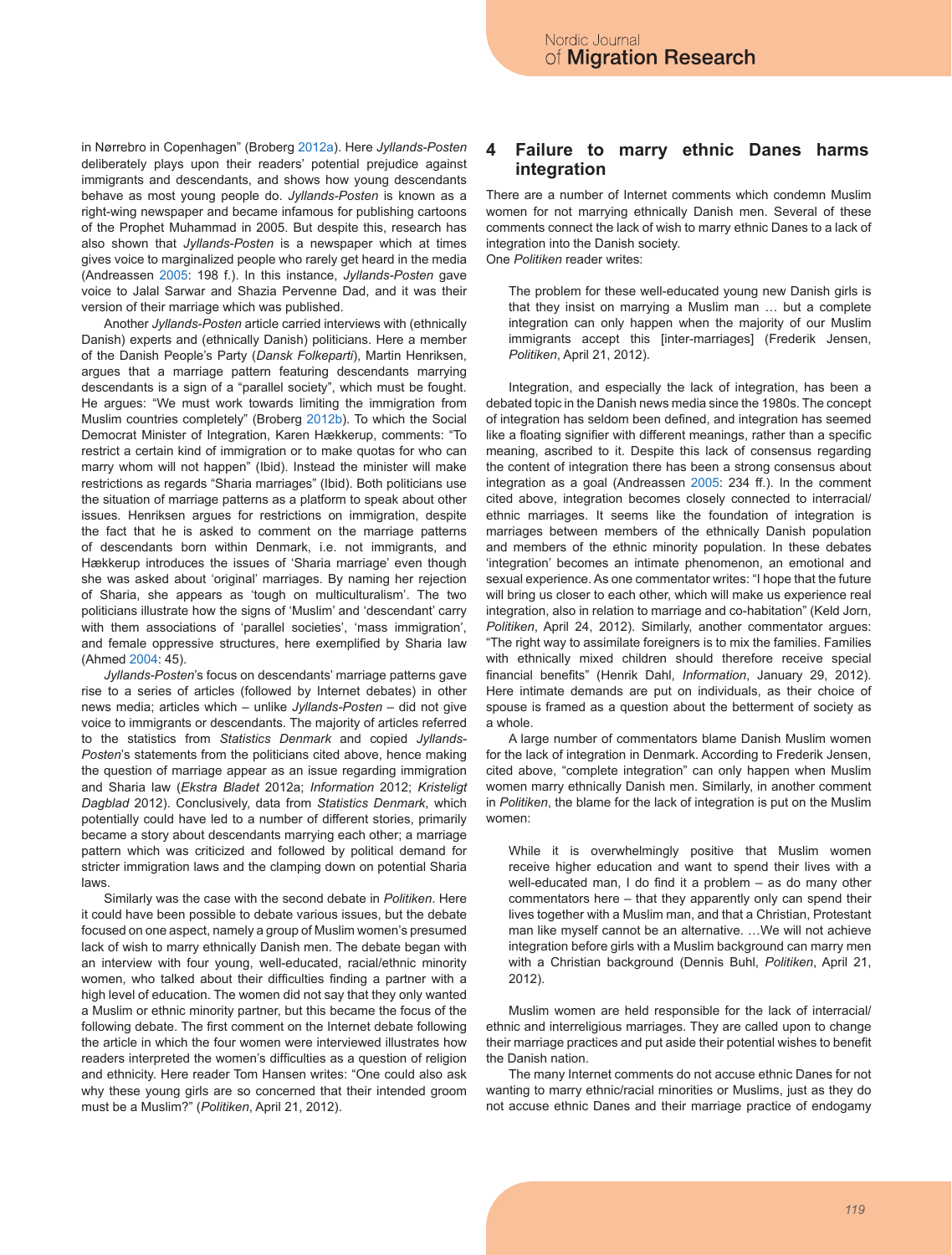for harming integration. However, there are a few comments which argue that the will to marry people who are different from oneself is a task for everybody, as illustrated below:

I am also indignant with those four new Danish women … because of their biased views about future husbands. For them it was definitely not an option to marry one of the many Danes at the university. The day when one chooses one's spouse because of love and opinions, and not because of financial, ethnic, or religious considerations, we have come far. Integration is when we marry across all ethnic and religious divisions (Jakob Frederiksen, *Politiken*, April 28, 2012).

# **5 Blame the parents**

Not only the Muslim women but also their parents are blamed for the lack of integration. One commentator writes: "Imagine if the [Muslim] girls' parents encouraged them to marry well-educated ethnically Danish men because that would promote integration" (Dennis Buhl, *Politiken*, April 24, 2012). This scenario is framed as a utopia, as if it is unrealistic to imagine Muslims encouraging their daughters to marry ethnic Danes. Furthermore, Muslim parents and family members are criticized for being oppressive towards women.

Muslim girls and women are subjected to such massive social control that it would be a miracle if they, when they reach high school age, would dare choose differently than choosing a man with the same religion and/or ethnic origin … I have seen several examples of the massive ex-communication that these girls/ women experience when they don't follow the family's wishes (Martin Jyderup, *Information*, January 29, 2012).

Here the parental control becomes the obstacle to integration, and sympathy is expressed for the women who potentially might want to marry ethnically Danish men. The criticism of the parents is combined with a criticism of Islam. The parents' strict control and potential violence towards their children is interpreted as a sign of Islam which is also seen as an impediment to integration. As one commentator writes: "Islam is the greatest hindrance to integration" (S. Monton, *BT*, January 30, 2012). According to him, it is an Islamic practice for parents to "control their children's lives, and if a Muslim girl falls in love with a Danish boy, it will be stopped or she might risk her life" (Ibid).

# **6 Women as agents of social change**

The majority of comments holds the women and not their parents or Islam responsible for the marriage patterns and hence lack of integration. However, the overall image of the Muslim women seems to be characterized by ambivalence. On one hand, their marriage pattern is interpreted as a sign of Islamic practices; a religion under which they are oppressed. On the other hand, they are made responsible for these marriage practices and prompted to change them in order to improve integration. This can be interpreted as an illustration of how Muslim women are the embodiment of their religious and ethnic communities. By way of their bodies the women mark a division between 'their' (oppressive, Islamic) community and 'our' national (liberated) Danish community (Andreassen & Lettinga [2010\)](#page-7-8). In her analysis of Swedish and Finnish media coverage of the so-called honor killing of Fadime Sahindal, Suvi Keskinen ([2009](#page-7-9)) has shown how minority women can become figures of transgression between 'their' community and 'our' community. Sahindal was positioned both as a victim of her patriarchal 'other' culture and as a heroic liberated woman who belonged to the Swedish nation (Keskinen [2009:](#page-7-9) 265). Like the Muslim women in the Danish debate, Sahindal was positioned as an agent of potential social change. In the media debates, racial/ethnic minority women are contributed with the capacities to create social change. The young men are not called upon to form sexual relations with ethnically Danish women in order to promote integration; rather they are seen as incapable of creating this social change. They cannot perform the transgression between 'their' patriarchal culture and 'our' liberated culture – they cannot become 'us'.

# **7 Historical criticism of women**

When the racial/ethnic minority women refuse, or are seen as refusing, ethnic Danish men as spouses, they are accused of harming integration in Denmark. This accusation brings associations to the many historical accusations leveled against Danish women when they have chosen a non-Danish, non-white partner; they have been accused of harming the nation.

At the turn of the twentieth century, Denmark hosted a number of human exhibitions in which people, often of African or Asian origin, were on display for the curious Danes. During these shows, several Danish women got involved romantically and sexually with the men on display (Andreassen [2012\)](#page-7-10). These relationships received series of criticism, as illustrated below:

If one is near Tivoli's Chinese village [The amusement park Tivoli hosted a 'Chinese exhibition' in 1902] in the morning hours before it opens, one can see several young ladies and young women outside the locked gate. They communicate with the sons of the East in English or by using sign language or by means of a kiss… This is not much different from what we have seen repeatedly every time a group from distant countries has visited Tivoli. When there is a Bedouin or a Negro in the Danish landscape, a number of girls become unfaithful to the domestic ideals and happily give themselves to the unknown. However, there is one difference from the past. Previously, it was mainly petty girls with openminded and cosmopolitan views who became voluntary victims of the invasion. This year it seems as though young ladies from high society have also lost their heads along with their hearts (*Politiken*, July 31, 1902).

In 1902, Danish women's interracial relationships with the Chinese men are seen as an "invasion", associating foreign men's engagements with Danish women with an unwanted occupation of (national) territory. The women are accused of being "unfaithful to the domestic ideals", which underscores how white Danish women are expected to be attracted to, and form relations with, white Danish men. The women's engagement in interracial relations could potentially undermine contemporary ideas about white masculinity and white superiority. Where Danish women in 1902 were held morally responsible for the nation and the race, today's racial/ethnic minority women are held responsible for integration, and hence social cohesion.

Throughout the twentieth century, women's interracial relations have been disciplined through legal measures, policing, physical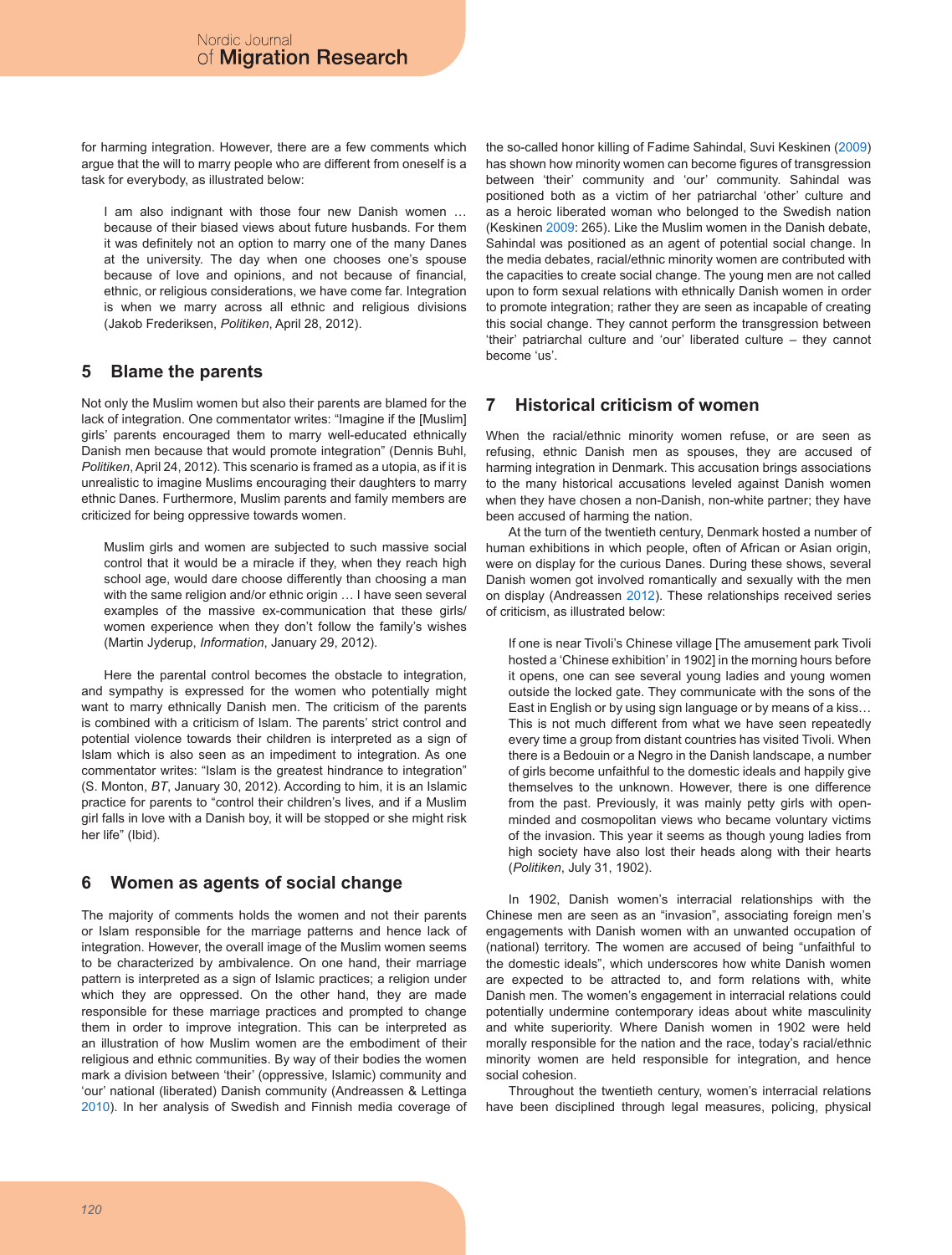punishment, and public criticism. Until 1925, Danish women's citizenship followed men's citizenship, first their fathers' and later their husbands'; this meant that a Danish woman lost her Danish citizenship if she married a non-Danish man. From the 1930s to 1960s, the Danish police patrolled bars and restaurants known as meeting places for non-married young men and women; here the police were especially concerned with Danish women's engagement with soldier and sailors, i.e. non-Danish men. The police were not primarily concerned about women engaging in prostitution; rather they were worried about 'ordinary' women whose sexual behavior challenged established gender and sexual norms (Spanger [2002](#page-8-4)). With the outbreak of the Second World War, both police and women's organizations became worried about Danish women's potential involvement with foreign soldiers. The Danish National Council of Women and Danish Women's Society encouraged the police to appoint responsible women to assist in the policing of bars and restaurants in order to prevent young women from engaging with soldiers (Spanger [2002:](#page-8-4) 171). During the war, and especially after the war, several Danish women who had been involved with German soldiers were subjected to physical violence and had their heads shaven, stigmatizing them as national traitors (Warring [1998:](#page-8-0) 156 ff.). The women were not only treated harshly because German soldiers represented the war enemy; Danish women involved with allied soldiers were similarly exposed to policing and criticism in the post-war years. Systematic violent attacks were limited to women engaging with German soldiers, but all women publically involved with foreign soldiers suffered condemnation; with black US soldiers causing a special concern (Spanger [2002](#page-8-4): 172).

More recently, labor migration in the 1970s and refugee migration in the 1980s led to conflicts and debates about Danish women's engagement with the recently arrived male migrants. Phrases like "they steal our women", used as accusations against male migrants in the 1970s and 1980s, indicate a patriarchal view of women as objects belonging to the nation's men. Two novels written for teenagers, Leif Esper Andersen's *Fremmed* (*Stranger*) from 1975 and Aage Brandt's *Altid og for evigt* (*Always and forever*) from 1987, are good illustrations of the time's debates. In both novels, a young Danish woman falls in love with a young male immigrant, and they experience a romantic relationship which is complicated by the racism of their surroundings. Both relationships are characterized as 'true love' (e.g. Brandt [1987:](#page-7-11) 187). In the novels, the couples are tolerant and open-minded, unlike their families and friends who display racist attitudes. Both stories follow a classical dramatic narration, where both the relationship between the couple and the external conflicts are intensified, only to culminate in a sexual intercourse followed by the death of the migrant. The authors show empathy with their main characters, presenting the young lovers as likeable and the rest of the characters as violent, hypocritical and narrow-minded. The female characters embody an emotional cosmopolitanism (Nava [2007\)](#page-8-5) that apparently only small segments of their society boast. Both novels focus on the sexual interracial relationship. In *Fremmed*, the girl Hanne is called a "bitch" (*mær*) because of her intimate relation with the migrant Josef, and in *Altid og for evigt*, Mia is called a "migrant whore" (*perkerluder*) (Brandt [1987:](#page-7-11) 138). The death of the migrant lover indicates that while the interracial relationship might be beautiful, it is doomed to failure, as it cannot exist in these non-supportive surroundings. During the previous decades, the two novels have been widely popular. Both books have won prizes and have been included in Danish school curricula; they still figure in contemporary assignments and essays in Danish schools (Studieportalen.dk 2012; Opgaver.com 2008, 2009, 2010, 2011; Studienet.dk 2011).

In scholarly analysis of interracial and international relationships, two interpretations have dominated. Firstly, women have been seen as national symbols and reproducers of the race and the nation, and foreign men's involvement with them has therefore been perceived as a threat to the nation (Warring [1998](#page-8-0); Yuval-Davis 1997; Andreassen [2007\)](#page-7-5). Secondly, interracial relationships have been understood in a historical context characterized by fear of interracial intimacies (Young [1995;](#page-8-6) Stoler [1995](#page-8-7)). According to both interpretations, which have often been interwoven, interracial relations are seen as dangerous and a threat to the nation and race. However, it might be possible that women's involvement with foreign men – and the condemnation of such relations – is not so much about the involvement with the foreign men as about the rejection of the national men; i.e. it is not necessarily the interracial intimacy itself which is considered dangerous, but rather the rejection and exclusion of the white, national men accompanying this intimacy. If this is the case, then the 2012 debate can be seen as a continuation of a century-old practice of condemning (certain) women for rejecting (certain) men.

#### **8 If 'they' do not want 'us', 'they' should leave 'our' country**

Several commentators connect marriage patterns to national belongings. One commentator asks:

I don't understand why young people of foreign descent absolutely have to marry someone with the same ethnic/religious belonging as themselves. Why can't they marry 'outside the walls'? Are Danes really so horrible? And if so, why do they remain in Denmark? Wouldn't it be more obvious to move to the homeland of their parents or grandparents and find a spouse there? (Kim Larsen, *Politiken*, April 28, 2012).

Here racial/ethnic minority descendants' belonging to the Danish nation is questioned. Most "young people of foreign descent", as the reader calls them, are born in Denmark and hold Danish citizenships; a large part of them are educated in Denmark; they work here and pay taxes, and they want to marry and raise a family here. Legally and practically, they belong, participate, and contribute to the Danish society. Despite this, their national belonging is questioned because of their potential lack of a wish for an intimate relationship with an ethnically Danish man. Another commentator expresses a similar view: "What I don't understand is that these Muslims come to our country – try to foist us their religion and marry 'one of their own' in order to preserve their culture and religion. Fair enough – but please do it in your own country" (Hans Frem, *BT*, January 29, 2012). In other words: Do as 'we' do, i.e. marry 'us', or leave the country. In Denmark, the proverb 'When in Rome, do as the Romans do' translates as 'Follow the customs or leave the country' (*Skik følge eller land fly*), and that seems to be the message here. Customs do not refer to citizenship, education or language but mainly to engaging in heterosexual marriage practices with a specific kind of people, i.e. ethnically Danish men.

Some commentators point to racism as an explanation for the racial/ethnic minorities' marriage patterns; they interpret minorities' potential rejection of 'us' as spousal partners as a sign of racism towards 'us'. As this comment illustrates:

If old [i.e. ethnic] Danes had the same practices and were not allowed to marry other people than old Danes, they would be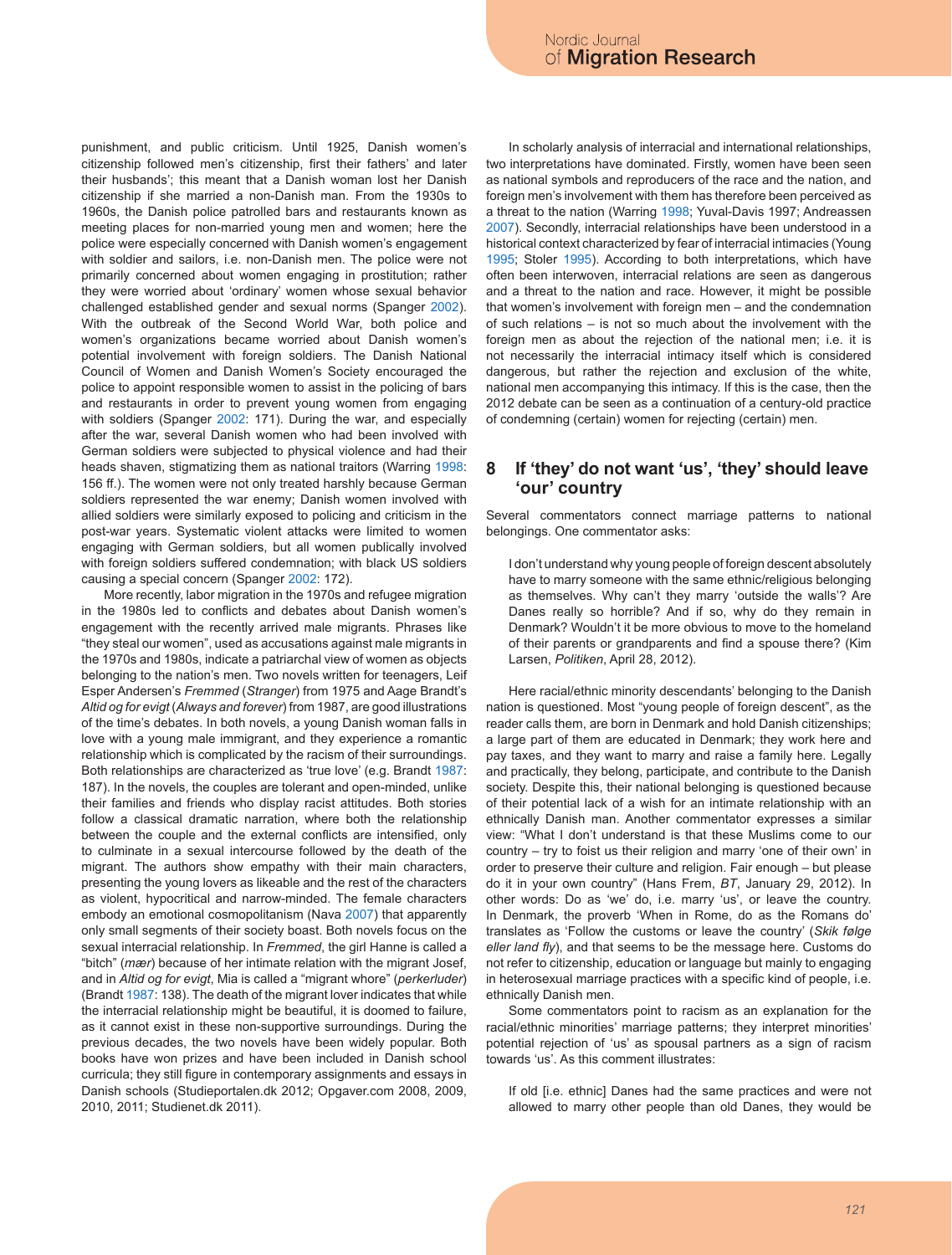labeled intolerant and racist. But apparently the situation is completely different for Muslims (Ali & Fahad, *Politiken*, April 23, 2012).

This comment is both a criticism of Muslims marrying other Muslims, indicating that this is a racist practice, as well as an indirect criticism of the Danish conditions of debate which are conceived to be too politically correct. This criticism is raised by a few other commentators as well:

I wonder what the reactions would be if a white Danish man said that he would only marry white Danish women. Most likely that would make some politically correct people sit up. But of course it is alright if it is ethnic [minority] women who only want ethnic [minority] men (Bjørn, *Ekstra Bladet*, April 30, 2012).

In both comments, irony is used to criticize 'politically correct' Danes and to point to a situation where the writers find that ethnic minorities and ethnic Danes are treated differently, to ethnic minorities' advantage. Horsti & Nikunen have shown how antiimmigration rhetoric and online debate in Finland often deploy irony, and they interpret this as a sign of shared community and identity among the participants (Horsti & Nikunen [2013](#page-7-2): 10). In the Danish online debates, one could argue that the majority of commentators form a community of shared attitudes and identities, i.e. white, ethnically Danish men who criticize Muslim women. Furthermore, the commentators position themselves as representative of the Danish nation, and integration is presented as an ideal situation that this specific community will benefit from.

### **9 Physical availability, heterosexuality, and national belonging**

In the debates, a connection is established between being physically available and belonging to the national community. Women produce and reproduce the nation, and their bodies symbolize the borders between 'us' and 'them' in national narratives (Warring [1998](#page-8-0); Helma, Phoenix & Yuval-Davis 1995). These theoretical insights are based on empirical analysis of white European women's sexual relations with non-white men, and white, European men's condemnation of these relations. Historically, white women engaging in sexual relations with non-white men have been accused of easy virtue, and their chastity and moral conduct have been criticized (Warring [1998:](#page-8-0) 198; Gouda [1995/2008:](#page-7-12) 157 ff.; Spanger 2000). But in these recent Danish debates, the situation is different. The Muslim women's chastity and moral conduct is not questioned or criticized. They are not accused of moral laxity; they are too chaste rather than too lax. Where white women and their bodies marked the border between the white community and 'others' – causing their engagement with 'other' men to be interpreted as an attack on the white community – these contemporary Muslim women do not mark the border between 'us' and 'them'; rather, they destabilize the national 'us'. If national belonging depends on physical availability, then consolidation of that same national community might depend on access to female bodies in the community as well as on the borders of the community. When this access is denied, it might not only lead to an exclusion of the Muslim women but also to a destabilization of the national community. Ahmed argues that a contemporary idea of national multiculturalism involves a transformation of heterosexuality into a certain performance of good citizenship which evokes the figure of the ideal woman (Ahmed [2004:](#page-7-6) 136). This multiculturalism involves a love of difference, i.e. the white majority subject claims a love of ethnic/racial difference. In order for racial/ethnic minorities to be part of the (multicultural) nation, they must share this love of difference by sharing themselves: "The ideal [of the multicultural nation] is not premised on abstraction … but on hybridity as a form of sociality, as the imperative to mix with others" (Ahmed [2004:](#page-7-6) 134). In this Danish material, the women must quite literally mix with the white men to become a part of the national community. If they refuse to engage in this hybridity, they are seen as not loving difference and hence not loving the multicultural nation – and they become the reason for the failure of the national ideal.

others [racial/ethnic minorities]… in their perceived failure to love difference, function as 'a breach' in the ideal image of the nation. Their failure to love becomes the explanation for the failure of multiculturalism to deliver the national ideal (Ahmed [2004:](#page-7-6) 139).

Interestingly, all the comments position Muslim women as heterosexual and interested in engaging in a romantic and sexual relationship. It is apparently not an option for these women to be happily single, engage in a lesbian relationship, or in other ways live their lives outside the normative institution of (heterosexual) marriage. The women's subject position is narrowed down; their only 'freedom' becomes the question of whether they marry a Muslim, a racial minority man, or an ethnically Danish man. It seems unimaginable to combine their Muslim female identity with other life choices than heterosexual marriage.

# **10 Platform for discussing gender roles and gender relations**

Like many other Internet debates, these debates also serve as a platform for debating other issues than the specific issue in question, and hence provide a space for uttering stereotypical comments about women and Islam. As illustrated below, attitudes towards gender and race are often expressed as humorous jokes, and these comments can be interpreted as both sexist and Islamophobic.

A male writer explains why he personally would not want to marry a racial/ethnic minority woman:

Forget about it. They become so ugly when they are a little older. Why else do you think they have to wear a burka/nijab [sic] (Ejner, *Ekstra Bladet*, April 30, 2012).

Another male writer also writes humorously: "I would like to date someone with a burka. It is like playing the lottery where one can anxiously wait to see what is under :-) Most blanks but also some real prizes now and then. Besides this, a burka would look good on several Danish women" (B, *Ekstra Bladet*, April 30, 2012).

The debates are also used to criticize contemporary femininity, masculinity, and feminism more directly. An ethnic minority commentator writes: "Danish men are far from what Danish women want. This is also why your own women don't want you" (Ian, *Ekstra Bladet*, April 30, 2012). As a response, another commentator answers: "Ian is partly right, it is sad but true. There isn't much of a man in Danish men any longer, as they have let feminism oppress them (Michael, *Ekstra Bladet*, April 30, 2012). Very few commentators touch upon the possibility of ethnic Danes as non-attractive, as this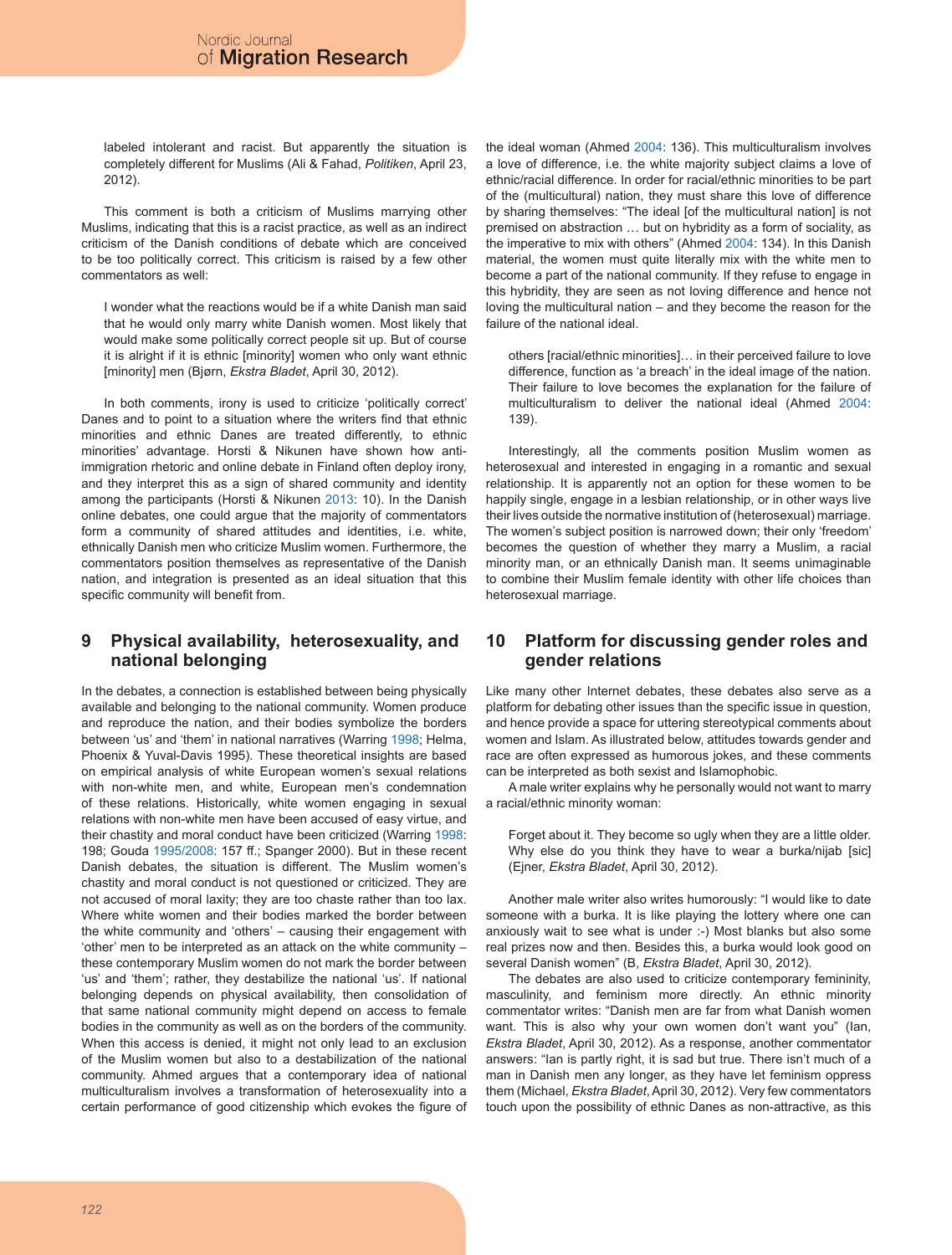would potentially entail a self-examination and self-reflection with the potential hurtful result of discovering one's own lack of attractive masculinity. However, in the comment cited above about Danish men's non-attractiveness, it is not the men themselves but feminism which has led to the castration of men's masculinity.

The question of one's own masculine fragility is seldom brought up. Instead, performances of traditional masculinity are often at play in the comments which also frame ethnically Danish men as ideal partners for racial/ethnic minority women:

It is about time that some of the nice, hot, exotic girls find a nice Danish boy who will behave well, take care of his education and behave socially correct … They will live happily ever after (Erik Larsen, *Kristeligt Dagblad*, January 29, 2012).

Since a Muslim man has not been taught to show consideration for other people but himself. … It is a mystery that Muslim women do not run into the arms of Danish men. Here they have the opportunity to find a man who has learnt to respect women – not like many of their fellow countrymen who only want a nonentity (Paaske, *BT*, January 29, 2012).

Here racial/ethnic minority women are presented as objects of a masculine gaze and potential desire. The comments play upon the centuries-old tradition of sexualizing women of color (hooks [1992;](#page-7-13) Young [1995;](#page-8-6) Andreassen [2012\)](#page-7-10). The writers confirm their own masculinity by positioning themselves as active in potential sexual engagements; they are the observers who can choose (at least in theory) between the women they observe. They are also representatives of the Danish nation, in a traditional gendering of the nation where the nation takes itself to be a masculine active subject defined through the feminine object it has possessed (Ahmed [2004:](#page-7-6) 136). But the objectification of women is accompanied with a complaint about how difficult it is to get physical access to the women.

I think that very many Scandinavian men really would like to be more involved with these beautiful women. The problem is that they are 'hidden' between the four walls of the house and don't really mingle, so we don't get the chance to talk to them, and that is such a shame … and I still don't get why it is not legal for their sweet girls to rub shoulders with us. It would be so great if it was possible (Lars K., *Ekstra Bladet*, April 30, 2012).

Many immigrant women are hot babes [*lækre godter*] – it is just a pity that it is so complicated to obtain an audition (Martin Jyderup, *Information*, January 29, 2012).

# **11 New voices**

In Denmark, as in most other countries, the news media are dominated by men (Who makes the news 2010). There are no specific surveys about Internet debate comments, but these might be compared to letters to the editor where surveys show that only one third of the letters are written by women (Infomedia [2009](#page-7-14)). These surveys do not measure race/ethnicity but only gender; other surveys show that racial/ethnic minorities are underrepresented in the news media (Kontrabande [2012\)](#page-7-15). The underrepresentation of women and racial/ ethnic minorities leads to a double underrepresentation of minority women in the news media (Andreassen [2007:](#page-7-5) 35 ff.). These debates

about marriage patterns reproduce the white male dominance, as the absolute majority of comments are written by ethnically Danish men. However, the men's dominance is also challenged, as a number of racial/ethnic minority women also get a voice, especially in *Politiken*. Here young minority women are interviewed in the article which sparked the debate, and several minority women participate in the following Internet debates. As mentioned above, the interviewed women talk about their difficulties finding a welleducated husband; they struggle to maintain this as a topic in the following debates, where a number of commentators introduce other topics, especially Muslim women's rejection of ethnically Danish men. One woman, Aala Akram, who is one of the interviewed women in *Politiken*'s article, participates in the Internet debate. She writes:

It is not mentioned anywhere in the article that one should choose a man according to religion, but unfortunately it seems like most participants in the debate have chosen to attack the girls because this was what they assumed was the case. I am one of the girls in the article, and I have only, like the others, talked about the potential problems that may arise when women get education and men don't, especially in relation to marriage. It is not mentioned anywhere that the girls don't want to marry an ethnically Danish man. … Neither I nor any other of the girls are trying to position ourselves as victims because we are not victims – on the contrary, we've got plenty of grit [*ben i næsen*] (Aala Akram, *Politiken*, April 21, 2012).

Despite this, Akram is not able to change the focus of the discussion away from the question of which men Muslim women will marry, and back to the question of education. But the minority women's voices and participation in the debate do challenge existing debate patterns. Analysis of previous media debates about Muslim women (Siim & Andreassen [2010](#page-8-8)) has shown how these debates can be interpreted as illustrations of Spivak's "white men saving brown women from brown men" (Spivak [1993:](#page-8-1) 93), where white men's rescue of brown women serves as a pretext for carrying out other (white and/or male) agendas. In these 2012 debates about marriage practices there are traces of 'white men saving brown women from brown men', for instance in the claims about how racial/ ethnic minority women should marry ethnically Danish men, as they (apparently) should treat the women better; a claim that might serve as a pretext to gain the much desired physical access to the women. To Spivak, it is important who has the power to speak for others. She argues that the subaltern is not given voice but is merely represented. In these debates about marriage, I would argue that the racial/ethnic minority women refuse to be represented; they will not be positioned as voiceless victims ready for rescue by the white, Danish men. Here it does make a difference to have the women's voices heard, and their participation in the debates destabilizes the pattern of white men saving brown women from brown men.

# **12 Conclusion**

The dominating focus in these 2012 debates about migrants' and descendants' marriage patterns is the criticism and condemnation of Muslim women's (presumed) refusal to marry ethnically Danish men. This criticism is carried forward mainly with contempt, anger, and disappointment. Using Ahmed as my theoretical framework opens for seeing these emotions as having a function; they do something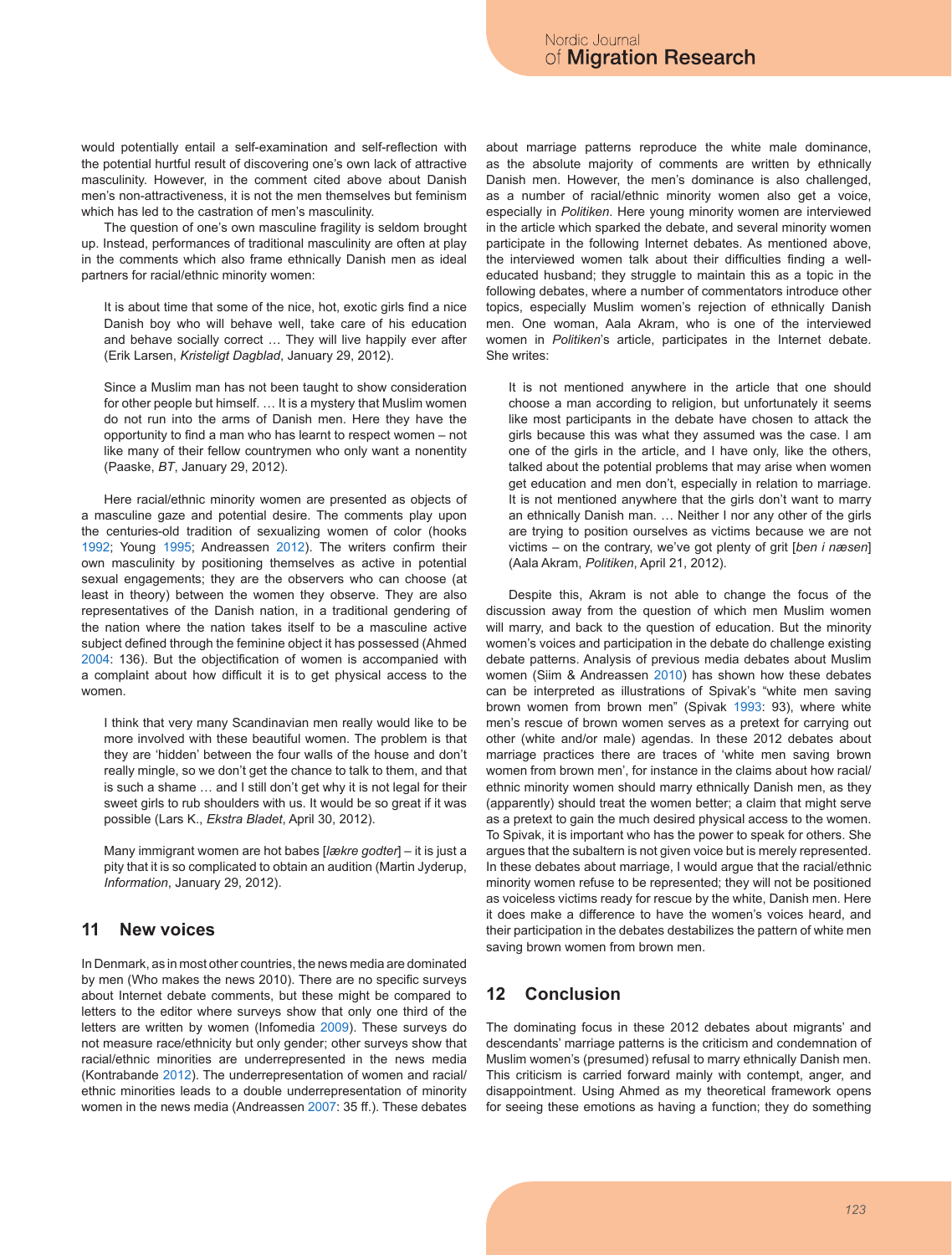(Ahmed [2004](#page-7-6): 63). In these debates, the emotions of anger, contempt, and disappointment produce distance and differences between the ethnic minority population and the majority ethnically Danish population. Emotions produce surfaces and boundaries, as they circulate between bodies and align different subjects (young Muslim women) with each other, as well as making those subjects the sources of other people's (ethnically Danish men) feelings (Ahmed [2004](#page-7-6): 6 ff., 46 ff.).

The contemporary criticism of racial/ethnic minority women mirrors a historical criticism of Danish women who were involved with non-Danish men. As feminist scholars (e.g. Warring [1998;](#page-8-0) Yuval-Davis 1997) have shown, the historical criticism of these relationships has been interpreted as a fear of interracial relations, related to the women's role as symbolic reproducers of their nation and race. However, based upon my findings, I would argue that not only 'the nation's women' but also 'women on the border' of the national community play important roles for constructions of national narratives. Rather than viewing the 2012 debates as a break with previous views of women and interracial sexuality, I suggest that the 2012 debates are a continuation of the historical debates – as the important point in these debates (both historically and contemporary) might not be whom the women choose to be with, but whom they reject. This opens up for new understandings of interracial relationships and nationalism.

As in many Internet debates, these debates serve as platforms for debating other issues and promoting other agendas. The point of departure, i.e. marriage practices and men's lack of education, was reduced to a question of Muslim women's refusal of ethnically Danish men. Applying Spivak to my analysis makes it clear that where the historical criticism of Danish women engaging with foreign men did not include the women's voices or their sides of the story, these new

debates do include voices from Muslim women – and often these voices challenge the interpretations of their situation uttered by the many ethnically Danish men who dominate the debates. Including this perspective in the analysis, opens for a potentially more positive and reparative reading of my material. While the 2012 debates seem like continuations of previous historical debates, the Internet opens for small changes in the debates, as it provides a space for the women to defend themselves and deliver their version of the story. The interaction of the Internet makes a difference, as women's voices are heard, and their participation in the debates destabilizes the well-known picture of white men saving brown women from brown men.

**Rikke Andreassen** (associate prof., PhD, Roskilde University) is a researcher and teacher in the fields of media, migration, and discrimination addressing racial/ethnic and gender equality. Recent publications: "Gender as a tool in Danish debates about Muslims", in *Islam in Denmark: The Challenge of Diversity* (Lexington Books, 2012); "Veiled Debates" (with Doutje Lettinga) in: *Politics, Religion and Gender: Framing and Regulating the Veil* (Routledge, 2011), and *Menneskeudstilling* [*Human Exhibitions*](2011). She is coordinator of the Nordforsk network "Re-developing international theories of media and migration in a Nordic context".

### **Notes**

The distinction between migrants/descendants from western countries and migrants/descendants from non-western countries is commonly made in statistics in Denmark. 1.

#### **References**

- <span id="page-7-6"></span>*Ahmed, S. 2004, The cultural politics of emotion, Edinburgh University Press, Edinburgh.*
- *Andersen, LE 1975/1998, Fremmed, Gyldendal, Gylling.*
- <span id="page-7-5"></span>*Andreassen, R 2007, Der er et yndigt land. Medier, minoriteter og danskhed, Tiderne Skifter, Copenhagen.*
- <span id="page-7-10"></span>*Andreassen, R 2012, 'Representations of sexuality and race at Danish exhibitions of "Exotic" people at the turn of the twentieth century', NORA. Nordic Journal of Feminist and Gender Research, vol. 20, no. (2), pp. 126–147.*
- <span id="page-7-7"></span>*Andreassen, R 2005, The mass media's construction of gender, race, sexuality and nationality: an analysis of the Danish news media's communication about visible minorities from 1971- 2004, PhD Dissertation, University of Toronto, Canada.*
- <span id="page-7-8"></span>*Andreassen, R & Lettiga, D 2010, 'Veiled debates: gender and gender equality in European national narratives'. in Politics, religion and gender. Regulating the Muslim headscarf, eds. S Rosenberger & B Sauer, Routledge, Abingdon & New York.*
- <span id="page-7-11"></span>*Brandt, A 1987, Altid og for evigt, Gyldendal, Haslev.*
- <span id="page-7-4"></span>*Butler, J 1990, Gender trouble. Feminism and the subversion of identity, Routledge, New York & London.*
- *Efterkommere har sjældent dansk partner, 2011, NYT fra Danmarks Statistik, 581 (December 07, 2011).*
- <span id="page-7-1"></span>*Eide, E & Nikunen, K 2010, Media in motion. Cultural complexity and migration in the Nordic region, Ashgate, Farnham.*
- <span id="page-7-3"></span>*Ess, C & AiOR ethics working committee 2002, Ethical decisionmaking and Internet research, Available from: <www.aoir.org/ reports/ethics.pdf>.*
- <span id="page-7-12"></span>*Gouda, F 1995, Colonial practices in the Netherlands Indies, 1900- 1942, Amsterdam University Press, Amsterdam.*
- <span id="page-7-13"></span>*Hooks, B 1992, Black looks: race and representation, South End Press, Boston, MA.*
- <span id="page-7-2"></span>*Horsti, K & Nikunen, K 2013, 'The ethics of hospitality in changing journalism', European Journal of Cultural Studies, (forthcoming).*
- <span id="page-7-14"></span>*Infomedia 2009, Mænd sidder tungt på debatten i de landsdækkende dagblade. Infomedias Analyseafdeling.*
- <span id="page-7-0"></span>*Jørgensen, M & Phillips, L 1999, Diskursanalyse som teori og metode, Roskilde Universitetsforlag, Copenhagen.*
- <span id="page-7-9"></span>*Keskinen, S 2009, 'Honour-related violence and Nordic nationbuilding'. in Complying with colonialism, eds. S Keskinen et al. Ashgate, Farnham, pp. 257–271.*
- <span id="page-7-15"></span>*Kontrabande 2012, Nydanskere i nyhedsbilledet. En undersøgelse af danske nyhedsmediers inddragelse af indvandrere og efterkommere i indlandsstoffet.*